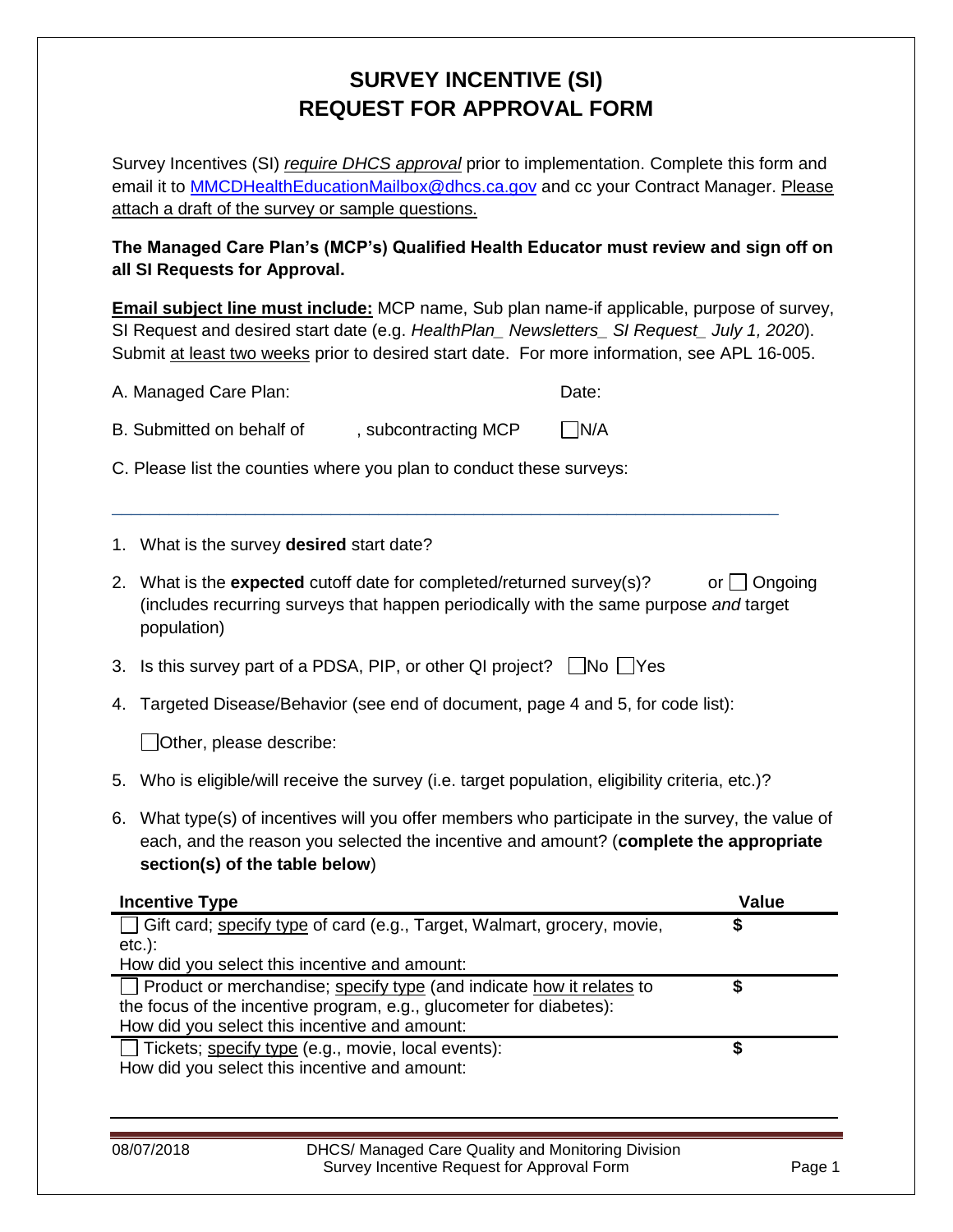| Transportation; specify type (e.g., vouchers or tokens for bus, taxi,<br>$etc.$ : | \$ |
|-----------------------------------------------------------------------------------|----|
| How did you select this incentive and amount:                                     |    |
| Enrollment or monthly membership fees; specify type of membership:                | S  |
| How did you select this incentive and amount:                                     |    |
| Drawing/Raffle (specify drawing item(s) and maximum number of                     | S  |
| drawing winners):                                                                 |    |
| How did you select this incentive and amount:                                     |    |
| Points Rewards Program (how many points will be awarded?):                        | S  |
| How did you select this incentive and amount:                                     |    |
| Other, please describe:                                                           | \$ |
| How did you select this incentive and amount:                                     |    |

- 7. How will you distribute/conduct the survey? List all methods (e.g. mail, phone, etc.):
- 8. List languages other than English in which the survey(s) will be conducted/translated:
- 9. Please acknowledge that your MCP has addressed the following in planning the **implementation** for this SI:

MCP has determined how eligible members will be **identified and contacted** for the survey

MCP has considered how to **reduce barriers** for members to complete the survey

MCP has considered **the number/percentage of completed surveys** needed to achieve identified goal

MCP has determined whether and how to **notify providers** of the survey(s)

| $\Box$ MCP has defined what will be <b>counted as a completed survey</b> (i.e. majority of questions |
|------------------------------------------------------------------------------------------------------|
| answered, key questions answered, all questions answered, etc.)                                      |

MCP will **inform members** that gift cards cannot be used for purchasing tobacco, alcohol, or firearms, if applicable

10. Please acknowledge that your MCP has addressed the following in planning the **evaluation** for this SI:

MCP has a process in place to count the number of surveys **distributed (mail) or attempted (phone)**

MCP has a process in place to count the number of surveys **returned (mail) or completed (phone)**

MCP has a process in place to **count the number of members who received** the incentive or were **entered** into the drawing and **received** a prize from a drawing

MCP has determined how to assess the **planning** process for the survey(s)